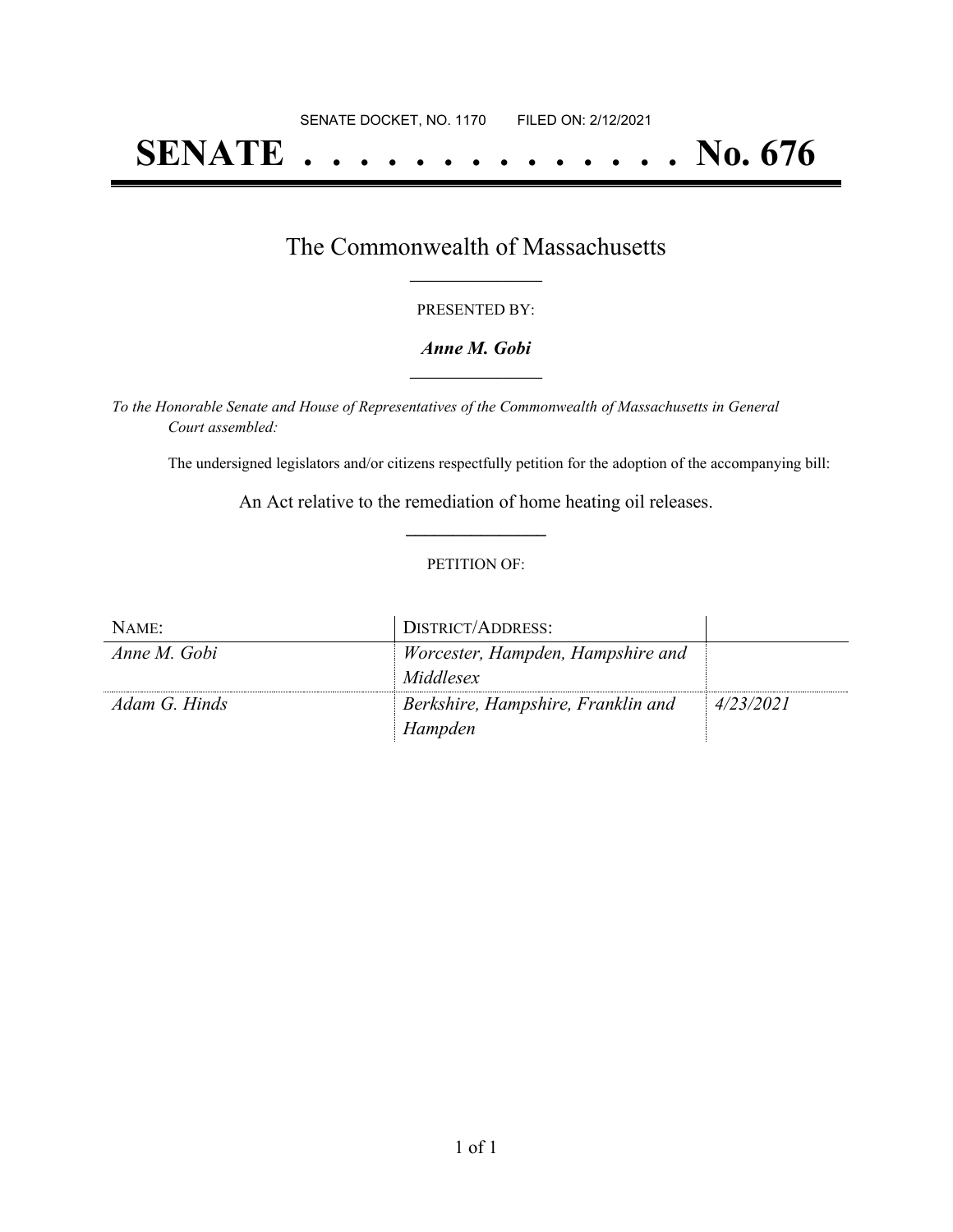# SENATE DOCKET, NO. 1170 FILED ON: 2/12/2021 **SENATE . . . . . . . . . . . . . . No. 676**

By Ms. Gobi, a petition (accompanied by bill, Senate, No. 676) of Anne M. Gobi for legislation relative to the remediation of home heating oil releases. Financial Services.

#### [SIMILAR MATTER FILED IN PREVIOUS SESSION SEE SENATE, NO. *594* OF 2019-2020.]

## The Commonwealth of Massachusetts

**In the One Hundred and Ninety-Second General Court (2021-2022) \_\_\_\_\_\_\_\_\_\_\_\_\_\_\_**

**\_\_\_\_\_\_\_\_\_\_\_\_\_\_\_**

An Act relative to the remediation of home heating oil releases.

Be it enacted by the Senate and House of Representatives in General Court assembled, and by the authority *of the same, as follows:*

1 SECTION 1. Chapter 175 of the General Laws, as appearing in the 2016 Official

2 Edition, is hereby amended by striking out Section 4D and inserting in place thereof the

3 following section:–

 Section 4D. (a) As used in this section, unless the context clearly requires otherwise, "residential property" shall mean a 1 to 4-unit dwelling used for living or sleeping and "liquid fuel tank" shall mean a tank in which heating oil is stored and from which heating oil is delivered or pumped through a fuel supply line to an oil burner, whether located within a dwelling or other structure, including tanks installed at or below grade level, or located outdoors but excluding underground tanks wherever located.